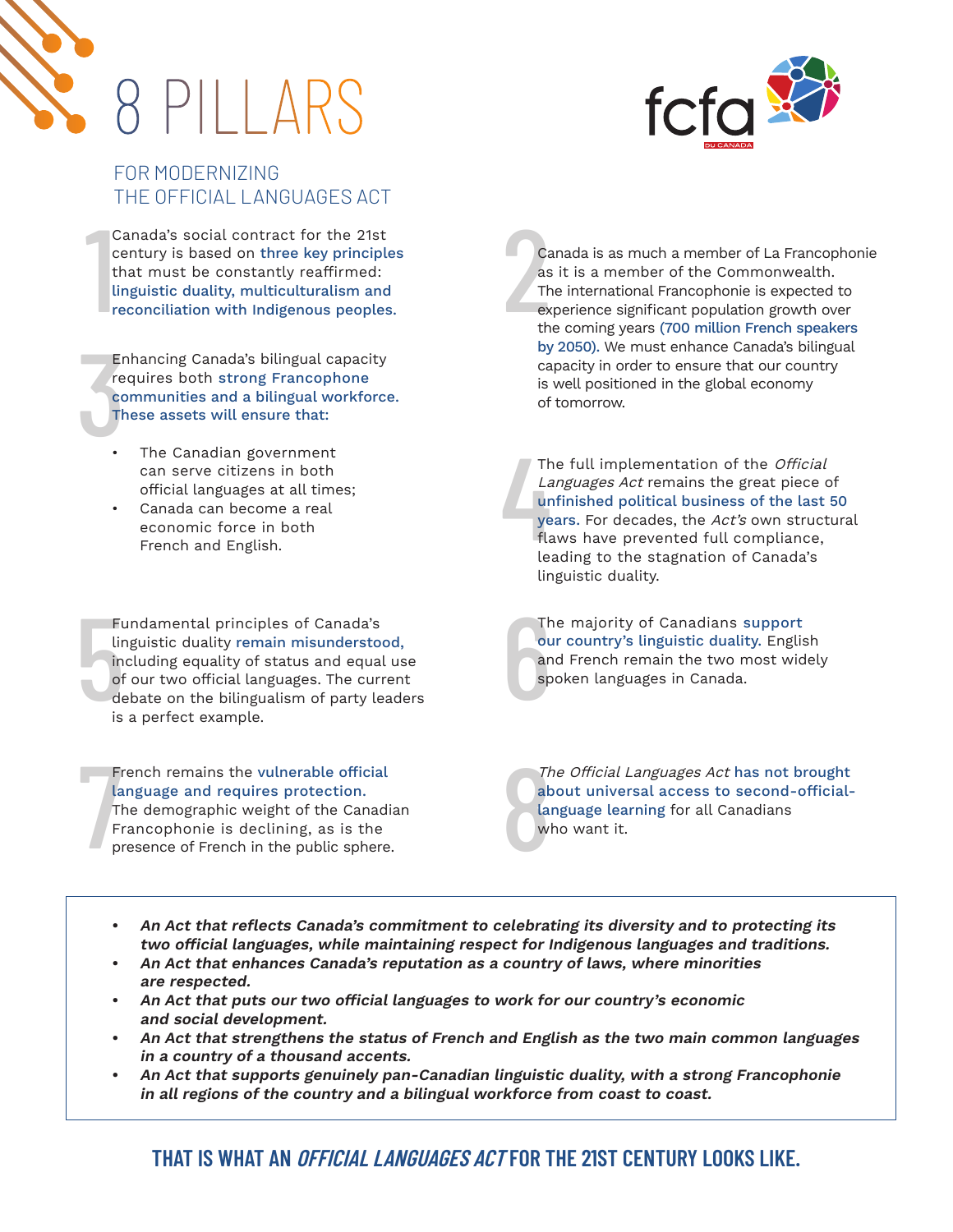



# FOR MODERNIZING THE OFFICIAL LANGUAGES ACT

 $\begin{array}{c}\n1 \\
1 \\
1\n\end{array}$ Genuine positive measures to support the development of Francophone communities across the country

#### **The Issue**

In its current form, the *Official Languages Act* commits the federal government to taking positive measures to support the development of official language minority communities and to promoting English and French in Canadian society. However, the Act does not specify what positive measures should be taken, nor how communities should be consulted and actively participate in the implementation of government initiatives that affect them.

#### **The Solution**

- In the Act, specify what positive measures should be taken and assign categories of positive measures to specific federal institutions.
- Create an official language minority communities advisory council.
- Support the empowerment and autonomy of official language minority communities.

#### Universal access to second-official-language learning for all Canadians who want it

#### **The Issue**

The De Demand for French-language education, French immersion programs and French-as-a-second-language classes exceeds supply.

#### **The Solution**

- In the  $Act$ , include the principle of universal access to second-official-language learning for Canadians.
- In the  $Act$ , include an obligation for the Minister of Official Languages to work with the provinces and territories to develop more French-language educational opportunities and French-as-asecond-language programs at the elementary, secondary and postsecondary levels.

# Ar<br>The Year<br>The The The The The Theorem An immigration policy that supports Canada's linguistic duality

#### **The Issue**

Year after year, less than 2% of immigrants who settle outside Quebec are French-speaking.

#### **The Solution**

An immigration policy that takes into account the government's commitment to restoring the demographic weight of Francophone and Acadian communities to 4.4% by 2023.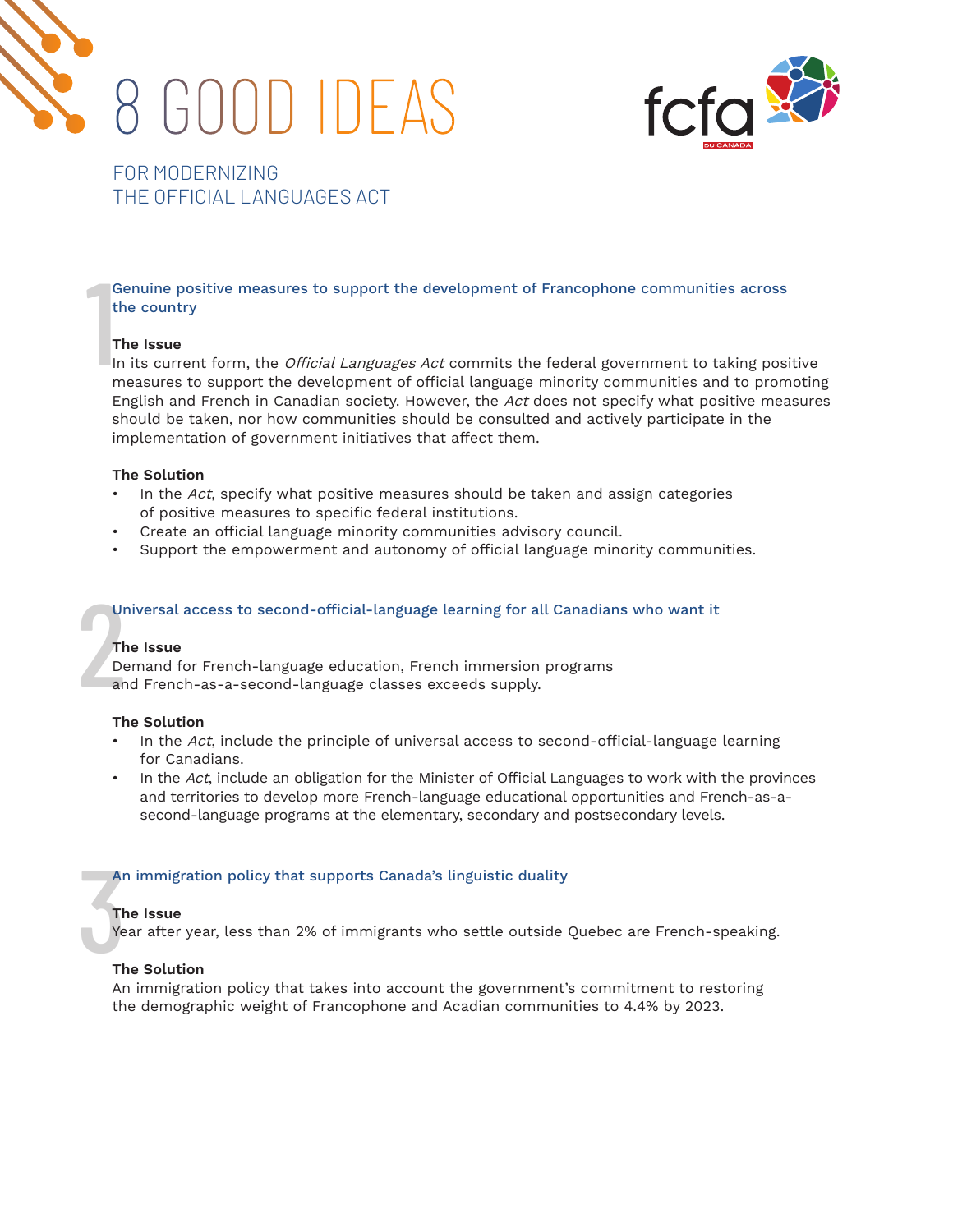

# A bilingual federal justice system all the way to the Supreme Court

# **The Issue**

A b<br>The<br>Sup<br>whi Supreme Court judges who do not understand French rely on interpretation services, which do not always provide an accurate reflection of the arguments made before the Court.

#### **The Solution**

Remove the exemption in the Act so that all Supreme Court judges can hear cases in both official languages, without the assistance of an interpreter.

#### A central agency responsible for enforcing the Act throughout the federal administration

# **The Issue**

 $\begin{array}{c}\nA \\
T\n\end{array}$ No federal institution has the authority or power to ensure consistent implementation of the Official Languages Act throughout the federal administration and to demand results from the other institutions. As a result, several federal institutions simply do what they want, in the manner they see fit.

#### **The Solution**

Assign responsibility to a central agency, namely the Treasury Board, for the overall implementation of the Official Languages Act, and provide it with the powers necessary to fulfil this mandate.

# More effective mechanisms for seeking justice when the Act is not respected

#### **The Issue**

M<br>Th<br>It<br>It<br>It<br>It It can often be difficult for citizens to seek justice when a federal institution fails to meet its language obligations. Complaints to the Commissioner of Official Languages frequently take years to process and federal institutions often ignore the resulting recommendations.

# **The Solution**

Create an official languages administrative tribunal to hear complaints concerning violations of the Act, with the authority to impose penalties on offending institutions.